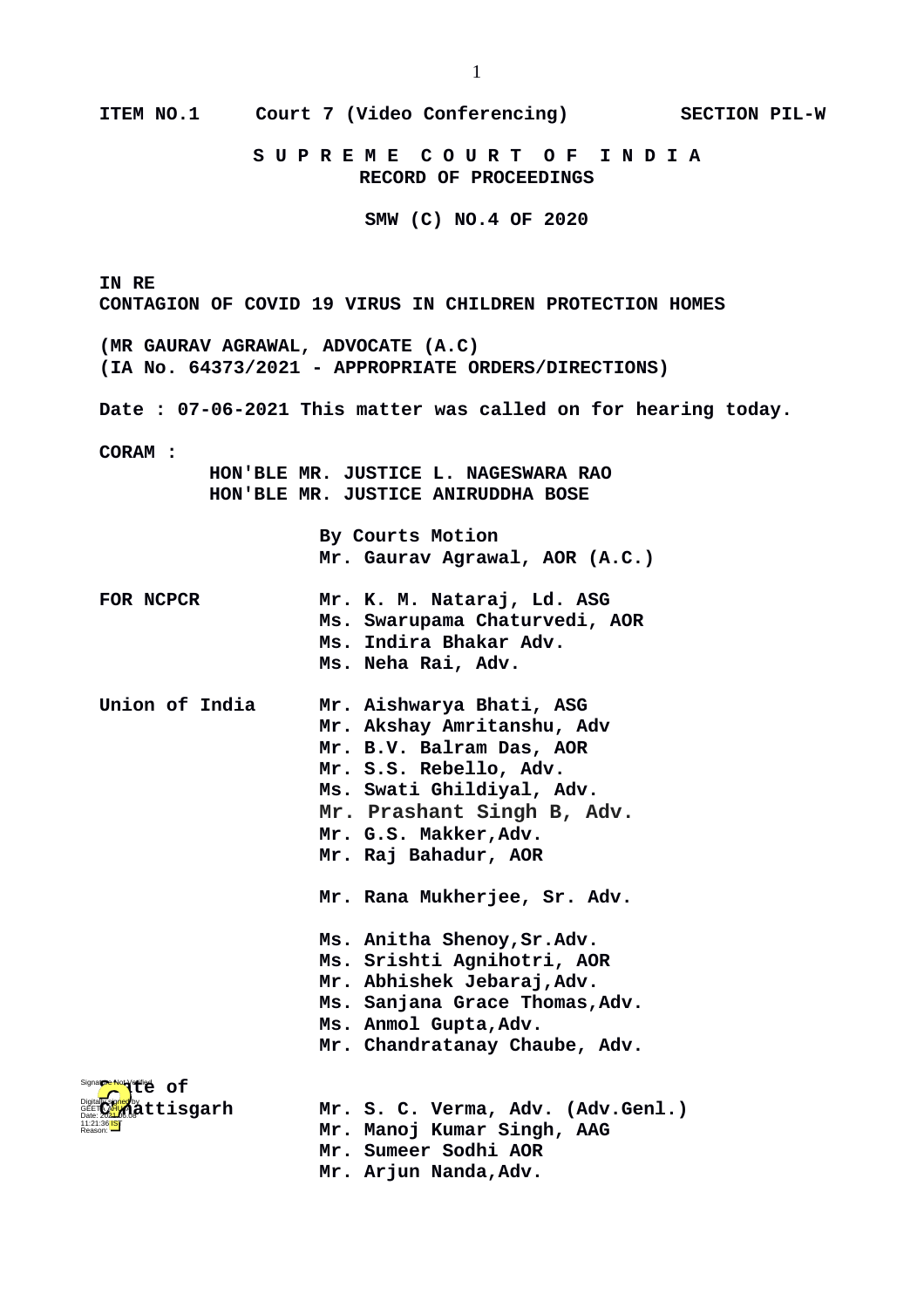|                              | Mr. Nishant Patil, AOR                                                                                                                                                                                              |
|------------------------------|---------------------------------------------------------------------------------------------------------------------------------------------------------------------------------------------------------------------|
| State of W.B.                | Mr. Suhaan Mukerji, Adv.<br>Ms. Liz Mathew, Adv.<br>Mr. Vishaal Prasad, Adv.<br>Mr. Nikhil Parikshith, Adv.<br>Mr. Abhishek Manchanda, Adv.<br>Mr. Sayandeep Pahari, Adv.<br>PLR Chambers & Co.                     |
| <b>State of Mizoram</b>      | Mr. Siddhesh Kotwal, Adv.<br>Mr. Divyansh Tiwari, Adv.<br>Ms. Ana Upadhyay, Adv.<br>Ms. Manya Hasija, Adv.<br>Mr. Nirnimesh Dube, AOR                                                                               |
| State of Haryana             | Ms. Bansuri Swaraj, AAG<br>Dr. Monika Gusain, AOR                                                                                                                                                                   |
| U.T. of J&K                  | Mr. G.M.Kawoosa,Adv.<br>Ms. Taruna Ardhendhumauli Prasad, Adv.<br>Mr. Parth Awasthi, Adv.                                                                                                                           |
|                              | Ms. Shashi Juneja, Adv.<br>Ms. Pinky Behera, AOR<br>Mr. G. M. Kawoosa, Adv.                                                                                                                                         |
|                              | State of Karnataka Mr. V. N. Raghupathy, AOR<br>Mr. Md Apzal Ansari, Adv.                                                                                                                                           |
| <b>State of Assam</b>        | Ms. Diksha Rai, AOR<br>Ms. Ragini Pandey, Adv.                                                                                                                                                                      |
| <b>State of Assam</b>        | Mr. Raghvendra Kumar, Adv.<br>Mr. Narendra Kumar, AOR                                                                                                                                                               |
| State of A.P.                | Mr. Mahfooz A. Nazki, AOR<br>Mr. Polanki Gowtham, Adv.<br>Mr. Shaik Mohamad Haneef, Adv.<br>Mr. T. Vijaya Bhaskar Reddy, Adv.<br>Mr. Amitabh Sinha, Adv.<br>Mr. K.V. Girish Chowdary, Adv.<br>Mr. Shrey Sharma, Adv |
| U.T. of Andaman<br>& Nicobar | Mr. K.V. Jagdishvaran, Adv.<br>Ms. G. Indira, AOR                                                                                                                                                                   |
| State of Bihar               |                                                                                                                                                                                                                     |
|                              | Mr. Manish Kumar, AOR                                                                                                                                                                                               |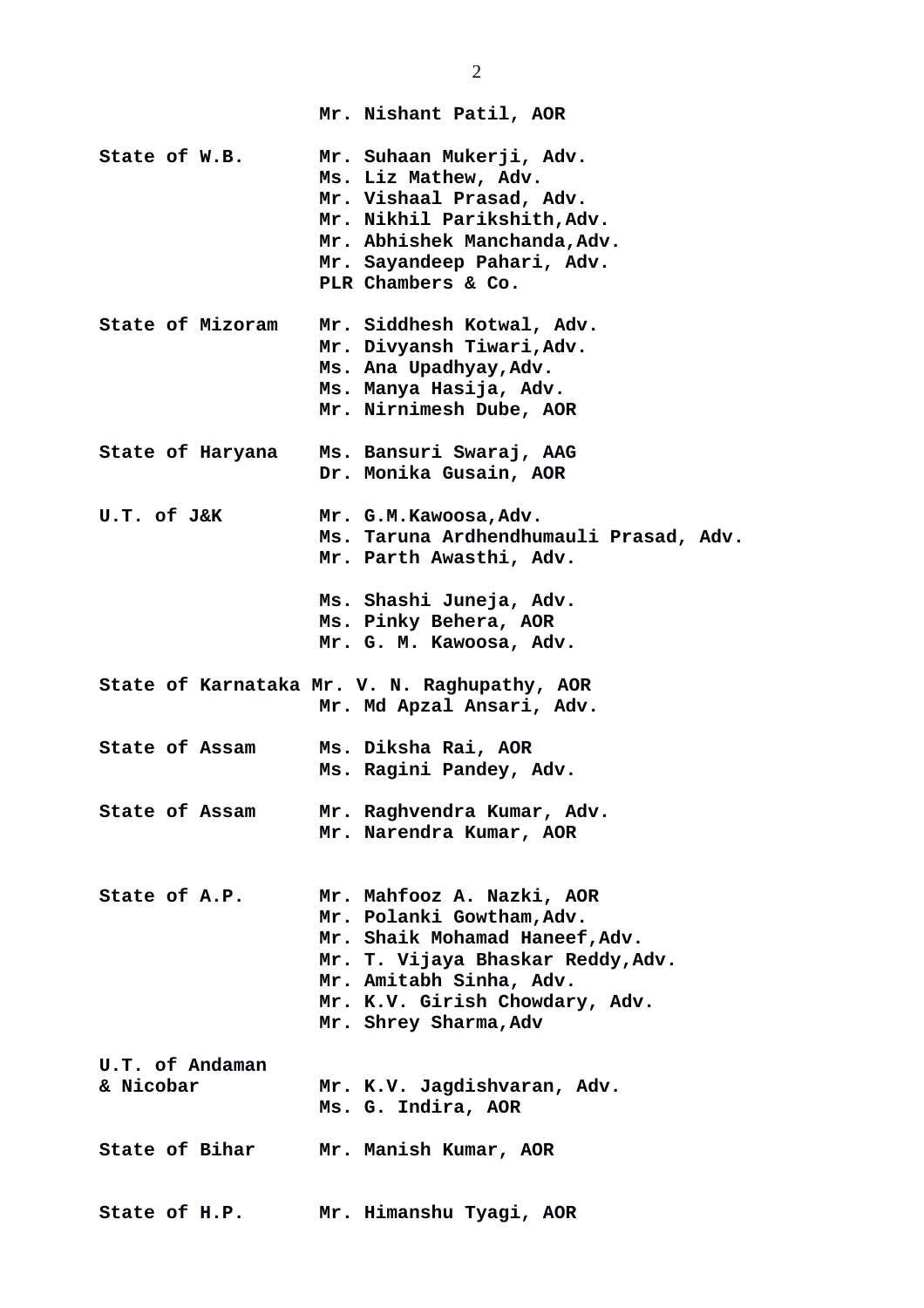| State of Arunachal<br>Pradesh | Ms. Eliza Bar, Adv.<br>Mr. Pai Amit, AOR                                                                                                 |
|-------------------------------|------------------------------------------------------------------------------------------------------------------------------------------|
| State of Manipur              | Mr. Pukhrambam Ramesh Kumar, AOR<br>Ms. Anupama Ngangom, Adv.<br>Mr. Karun Sharma, Adv.                                                  |
|                               | Mr. Sharan Thakur, Adv.<br>Mr. Mahesh Thakur, AOR<br>Mr. Siddhartha Thakur, Adv.                                                         |
|                               | U.T. of Puducherry Mr. V.G. Pragasam, AOR<br>Mr. S. Prabhu Ramasubramanian, Adv.                                                         |
| State of Goa                  | Mr. Arun R. Pedneker, Adv.<br>Ms. Mukti Chowdhary, AOR                                                                                   |
|                               | Dr. Abhishek Atrey, AOR                                                                                                                  |
| State of Kerala               | Mr. Jishnu M.L., Adv.<br>Ms. Priyanka Prakash, Adv.<br>Ms. Beena Prakash, Adv.<br>Mr. G. Prakash, AOR                                    |
| State of Odisha               | Mr. Sibo Sankar Mishra AOR                                                                                                               |
|                               | State of Odisha Dr. Anindita Pujari, AOR                                                                                                 |
|                               | State of Tripura Mr. Shuvodeep Roy, Adv.<br>Mr. Kabir Shankar Bose, Adv.<br>Mr. Rahul Raj Mishra, Adv.                                   |
| State of Gujarat              | Ms. Deepanwita Priyanka, Adv.<br>Ms. Vishakha, Adv.<br>Mr. A. P. Mayee, Adv.                                                             |
| State of Meghalaya            | Mr. Amit Kumar, Sr. Adv.<br>Mr. Avijit Mani Tripathi, AOR<br>Mr. Kympham Lyngdoh, Adv.<br>Mr. Upendra Mishra, Adv.                       |
|                               | Ms. Sneha Kalita, Adv                                                                                                                    |
| State of Punjab               | Ms. Jaspreet Gogia, AOR<br>Ms. Mandakini Singh, Adv.<br>Mr. Karanvir Gogia, Adv.<br>Ms. Shivangi Singhal, Adv.<br>Ms. Ashima Mandla, Adv |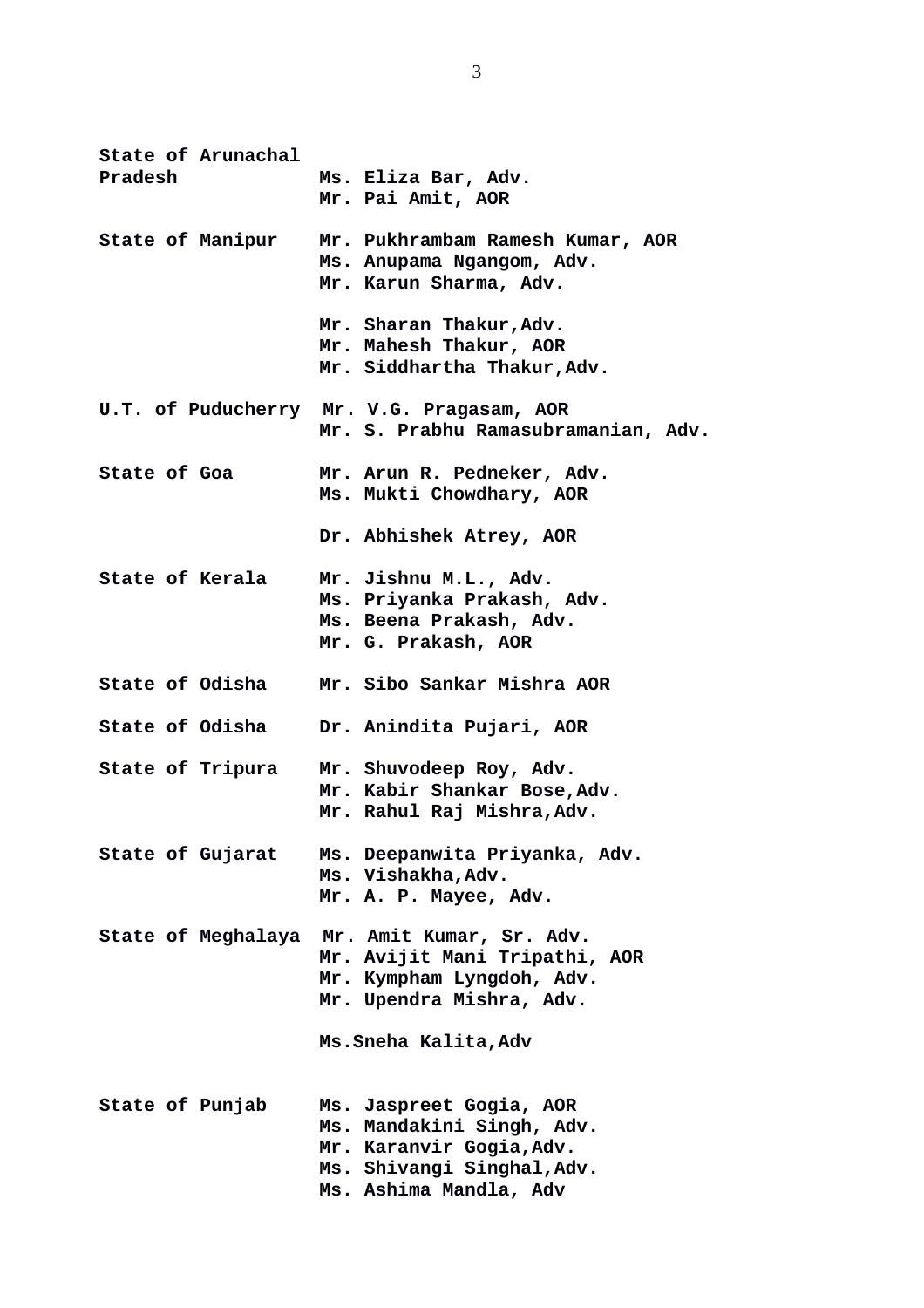|                                                  |                          |  | State of Rajasthan Dr. Manish Singhvi, Sr. Adv.<br>Mr. Sandeep Kumar Jha, Adv.                                                                                                                                                                                                  |
|--------------------------------------------------|--------------------------|--|---------------------------------------------------------------------------------------------------------------------------------------------------------------------------------------------------------------------------------------------------------------------------------|
| State of U.P.                                    |                          |  | Ms. Garima Prashad, Sr. Adv./AAG<br>Mr. Rohit K. Singh, Adv.                                                                                                                                                                                                                    |
|                                                  |                          |  | State of Telangana Mr. S. Udaya Kumar Sagar, AOR<br>Ms. Sweena Nair, Adv.                                                                                                                                                                                                       |
| State of T.N.                                    |                          |  | Dr. Joseph Aristotle S., AOR<br>Mr. D. Kumanan, AOR                                                                                                                                                                                                                             |
|                                                  |                          |  | Mr. Balaji Srinivasan, AAG<br>Mr. M. Yogesh Kanna, AOR<br>Mr. Raja Rajeswaran.S, Adv.<br>Mr. Aditya Chada, Adv.<br>Ms. Uma Prasuna Bachu, Adv.                                                                                                                                  |
|                                                  | <b>State of Nagaland</b> |  | Ms. K. Enatoli Sema, AOR<br>Mr. Amit Kumar Singh, Adv<br>Mr. Apratim Animesh Thakur, Adv.<br>Ms. Prachi Hasija, Adv.                                                                                                                                                            |
| NCT Delhi                                        |                          |  | Mr. Chirag M. Shroff, AOR                                                                                                                                                                                                                                                       |
| State of Mah.                                    |                          |  | Mr. Sachin Patil AOR.<br>Mr. Rahul Chitnis, Adv.<br>Mr. Aaditya A. Pande, Adv<br>Mr. Geo Joseph, Adv.                                                                                                                                                                           |
|                                                  | State of Jharkhand       |  | Ms. Pragya Baghel, Adv<br>Ms. Pallavi Langar, AOR                                                                                                                                                                                                                               |
| State of Uttarakhand Ms. Rachana Srivastava, AOR |                          |  |                                                                                                                                                                                                                                                                                 |
| <b>State of Sikkim</b>                           |                          |  | Mr. Raghvendra Kumar, Adv.<br>Mr. Anand Kumar Dubey, Adv.<br>Mr. Nishant Verma, Adv.<br>Mr. Narendra Kumar, AOR                                                                                                                                                                 |
| State of M.P.                                    |                          |  | Mr. Purushendra Kaurav, AG /Sr.Adv.<br>Mr. Pulkit Agarwal, Adv.<br>Mr. Pashupati Nath Razdan, Adv.<br>Mr. Palav Agarwal, Adv.<br>Mr. Ashutosh Kumar, Adv.<br>Mr. Sudhanshu Kaushesh, Adv.<br>Mr. K.P. Jayaram, Adv.<br>Mr. Astik Gupta, Adv.<br>Ms. Maitreyee Jagat Joshi, Adv. |
| H.C. of Guwahati                                 |                          |  | Mr. Abhimanyu Tewari, AOR                                                                                                                                                                                                                                                       |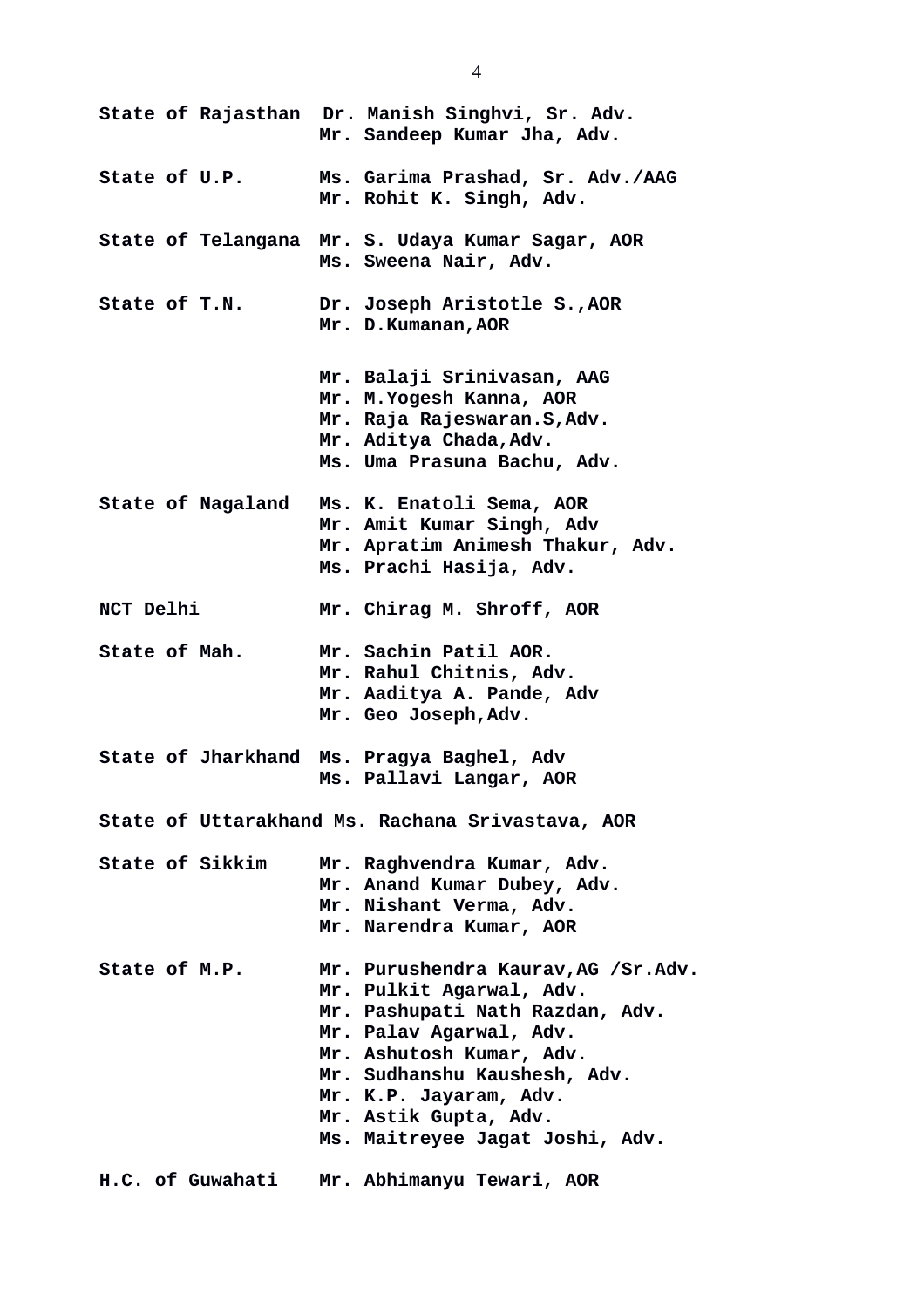**U.T. of Chandigarh Mr. Ankit Goel, AOR Mr. R. K. Gupta, Adv. Mr. Abhimanyu Tewari,AOR Ms. Shobha Gupta, Adv. Ms. Medha Garg, Adv. Ms. Astha Sharma, AOR Ms. Uttara Babbar, AOR M/S. Knc, AOR Mr. Ajay Pal, AOR Mr. Gopal Singh, AOR**

## **UPON hearing the counsel the Court made the following O R D E R**

**By an order dated 01.06.2021, this Court permitted the learned Amicus Curiae to have a dialogue with Nodal Officers to be appointed by the State Governments to ascertain the information relating to the implementation of the schemes announced by the Union of India and the State Governments/Union Territories favouring orphans and Children in Need of Care and Protection (CNCPs). Further, the Amicus Curiae was authorized to interact with the Nodal officers for finding out the modalities adopted by the State Governments to provide succour to the affected children. The learned Amicus Curiae identified the states of Telangana, Tamil Nadu, Kerala, Karnataka, Gujarat, Rajasthan, Uttar Pradesh, Maharashtra, Bihar and Jharkhand initially for the purpose of obtaining relevant information to be furnished to this Court.** 

**Ms. Aishwarya Bhati, learned ASG undertook**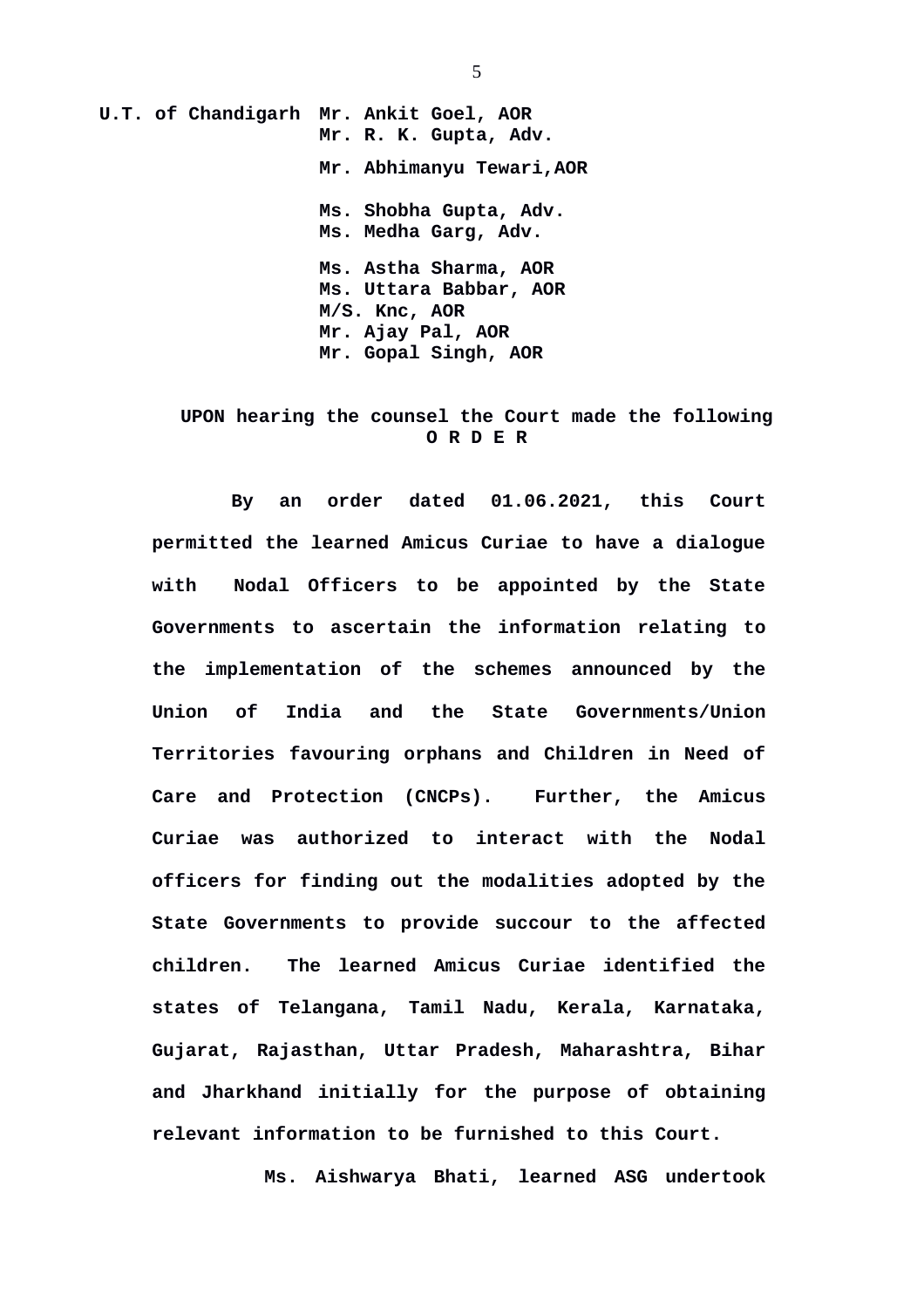**to provide the details of the scheme that was announced by the Prime Minister of India on 29.05.2021. On behalf of the Union of India, an Action Taken Report has been filed. The learned ASG sought further time to furnish the modalities for the implementation of the scheme announced by the Prime Minister of India on 29.05.2021. The Union of India is granted four weeks' time from today to file an affidavit setting out the details of the scheme dated 29.05.2021 and the manner of its implementation.**

**Mr. Gaurav Agrawal, learned Amicus Curiae submitted a note in which he has referred to six stages for alleviation of the forlorn children who have lost both parents or a single parent. He suggested that identification of children who have become orphans or have lost one of their parents during this pandemic does not brook any delay. Immediate relief should follow the identification of such children without any delay. Thereafter, the Child Welfare Committees (CWC) should conduct inquiries and pass suitable orders expeditiously which have to be implemented without any delay. Monitoring of children by CWC and the District Child Protection Officer (DCPO) should be conducted on a periodical basis. Suitable steps should be taken by CWC's to ensure that the benefits announced by the Central Government/State Governments should reach the children.**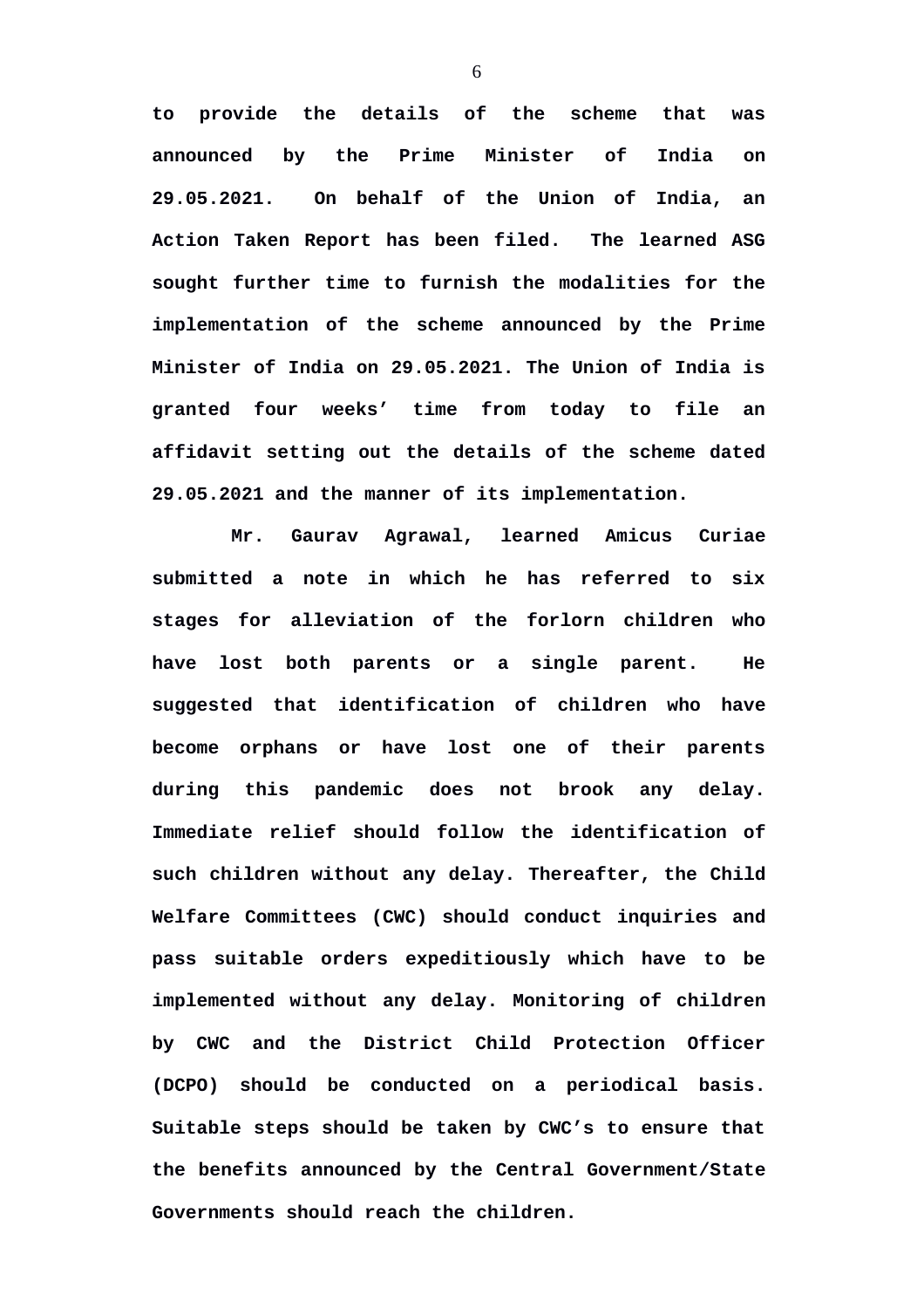## **IDENTIFICATION OF CHILDREN :**

**The information provided by the State Governments/Union Territories on the 'Bal Swaraj' Portal upto 05.06.2021 shows that there are 30,071 children who have become orphans or have lost one parent or abandoned. The break-up given in the affidavit filed by the National Commission for Protection of Child Rights (NCPCR) is that there are 3,621 orphans, 26,176 children who have lost one parent and 274 children who have been abandoned. The State-wise data that is given in the affidavit filed by NCPCR shows that NCT of Delhi and the State of West Bengal have not uploaded the correct information.** 

**Mr. Chirag M. Shroff, learned counsel appearing for the NCT of Delhi submitted that there was some difficulty in collecting data to be uploaded on the NCPCR portal. He submitted that a decision was taken recently to depute government officers at the grassroot level to take immediate steps to gather the information which will be updated on the NCPCR portal. Further, the basic needs of children who become orphans or have lost one parent shall be attended to apart from steps being taken as provided in the Juvenile Justice Act, 2015.**

 **The learned counsel for the State of West Bengal submitted that the data could not be uploaded**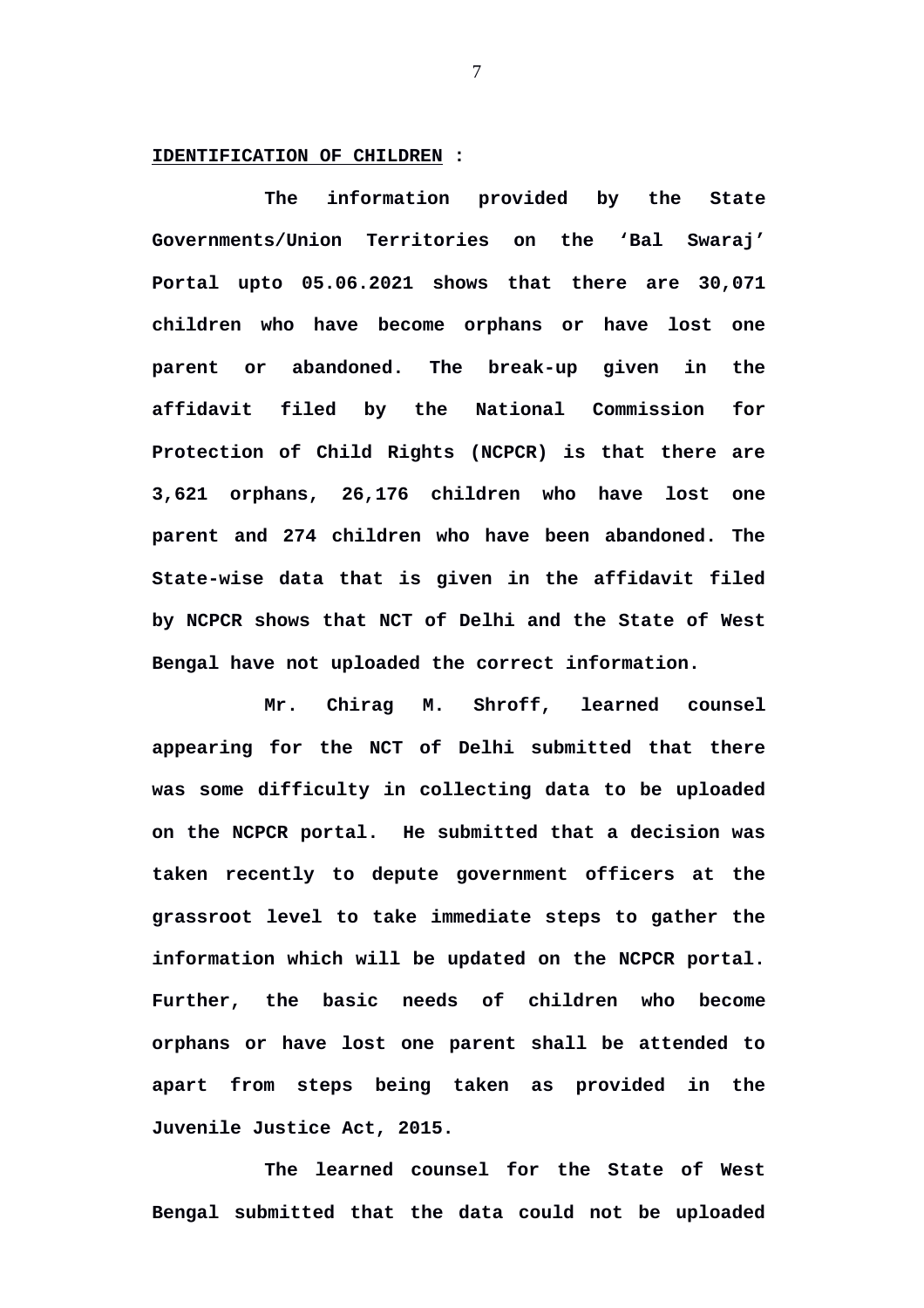**in view of some confusion about the six stages that are mentioned in the web portal of NCPCR. It was made clear in the order dated 01.06.2021 that it is not necessary for the states to provide information relating to all the six stages at present and that it would be sufficient if the data pertaining to the first two stages are uploaded on the portal. The State of West Bengal is directed to take steps to identify the children who have become orphans or lost one parent after March, 2020 immediately and upload the data on the NCPCR website.** 

**The learned Amicus Curiae submitted that the figures given by the State of Tamil Nadu does not appear to be correct as in several districts not even one child is produced before the CWC. The only information provided by the State of Tamil Nadu is in respect of those children who have lost both parents or single parent due to Covid-19. The direction given by this Court is to upload information on the website of the NCPCR pertaining to all children who have become orphans or lost one of their parents after March, 2020 either due to Covid-19 or otherwise.** 

**Mr. Joseph Aristotle, learned counsel appearing for the State of Tamil Nadu stated that suitable directions shall be given to the concerned authorities to take steps for identification of the affected children by collecting information from**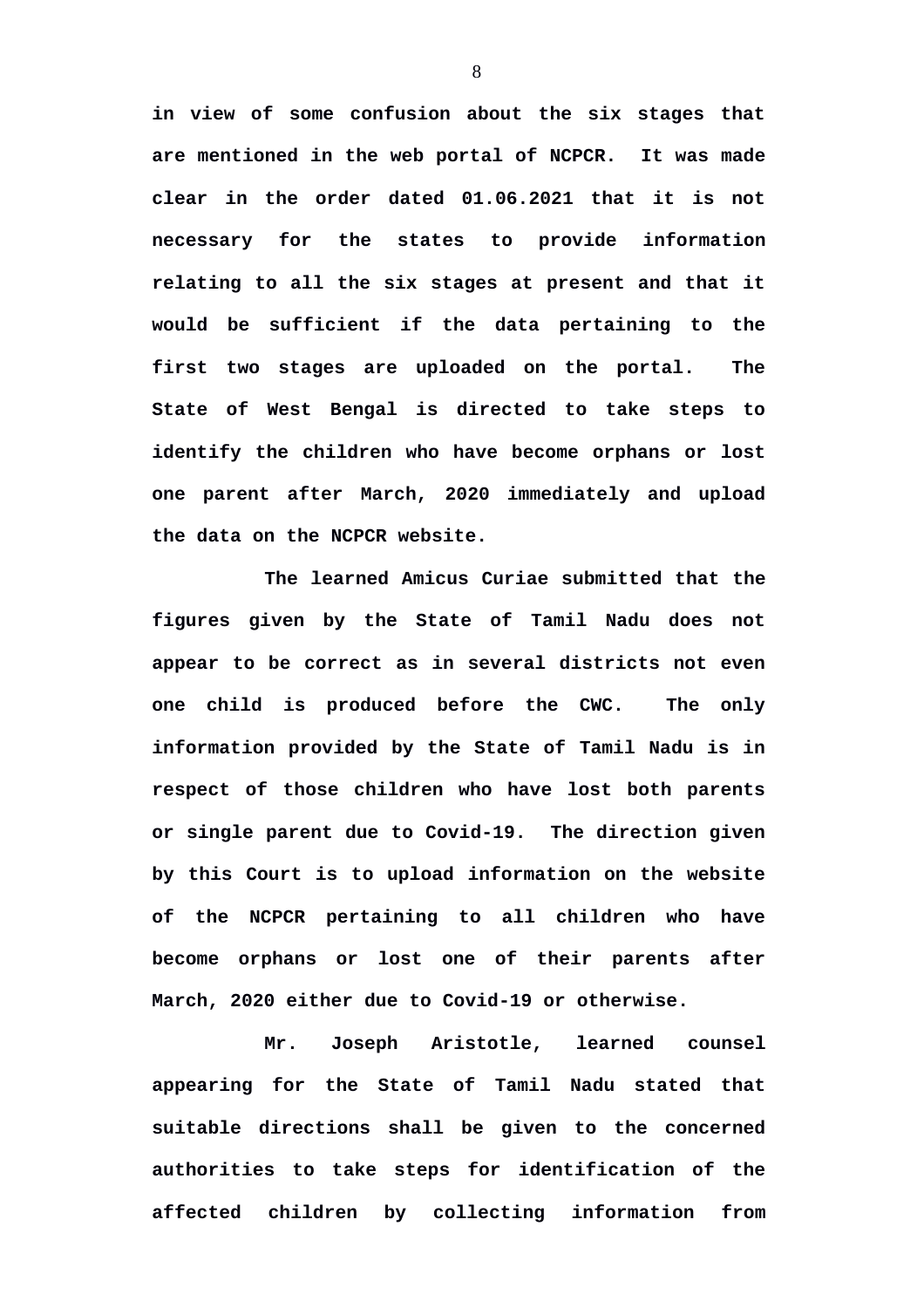**health officials/Panchayati Raj Institutions, police authorities and Non-Governmental Organisations (NGOs). The State of Tamil Nadu is directed to collect the details relating to those children who have become orphans or lost one parent and update the same on the portal of NCPCR.**

## **IMMEDIATE RELIEF TO THE AFFECTED CHILDREN:**

**The learned Amicus Curiae has brought to our notice that according to the response on behalf of the District Child Protection Officers (DCPO) and other officials from the States of Telangana, Tamil Nadu and Jharkhand almost all the children who have become orphans or lost one parent need financial assistance. The learned Amicus Curiae has suggested that the DCPO should meet the child and the guardian immediately after receipt of information and ascertain the willingness of the guardian to take care of the child apart from making an assessment of the immediate needs of the child and the financial condition of the guardian. He emphasised the need for the DCPO to ensure that adequate provision is made for ration, food, medicines and clothing etc. for the child. He further submitted an amount of Rs.2,000/- per month should be released in favour of the child till CWC passes an order after due inquiry. The DCPO should provide his contact number and the name of the local**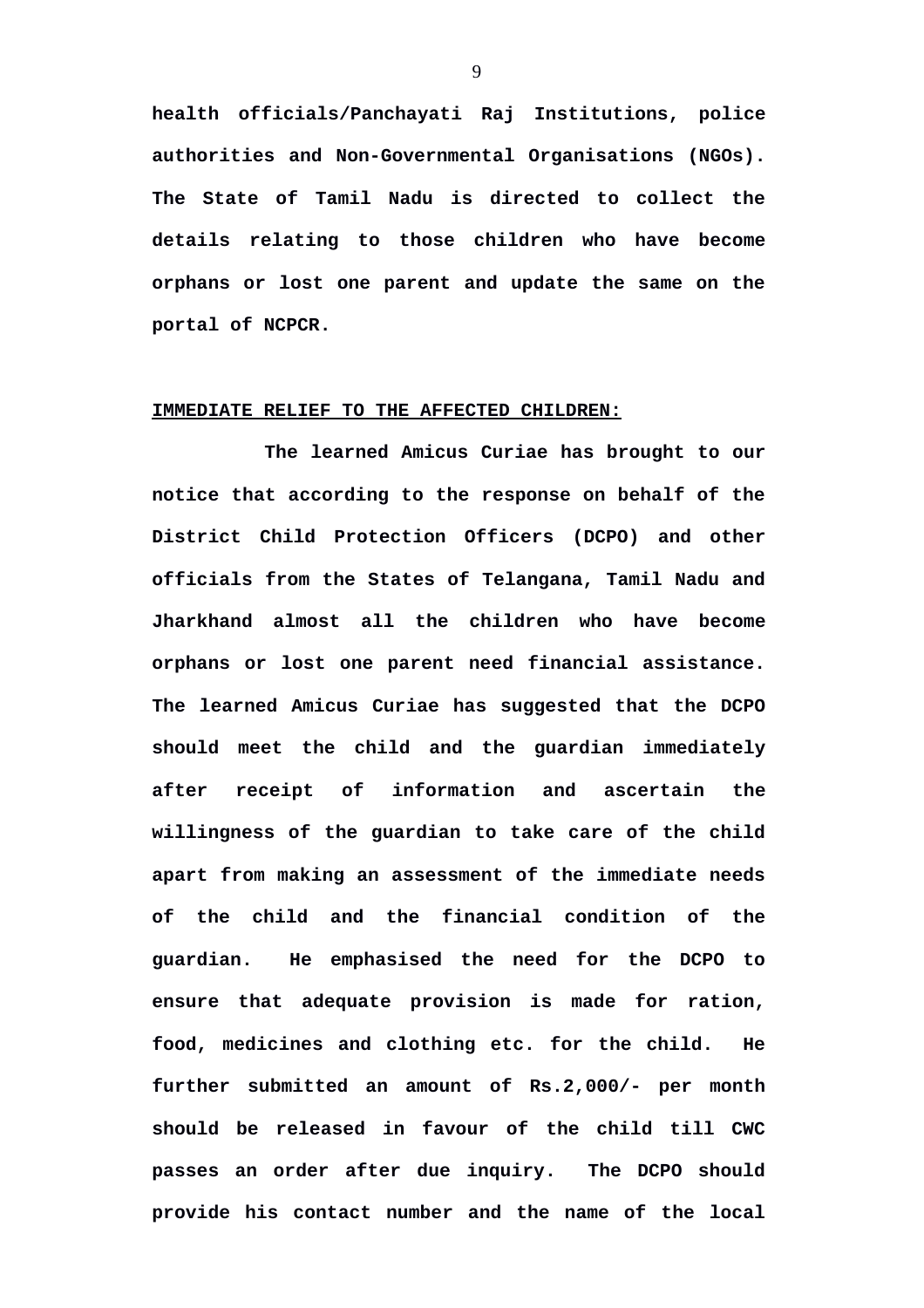**official who can be contacted by the guardian. There should be a follow-up with the child at least once a month to ascertain his/her well being. The learned Amicus Curiae stressed the need for the child being produced before the CWC in case DCPO is of the prima facie opinion that the guardian is not capable of taking care the child. Needless to say, that the CWC shall pass appropriate orders at the earliest. According to the Amicus Curiae, the CWC should open a case file of each child and secure all relevant information pertaining to the affected child. The CWC should ensure that various benefits announced by the Central Government and the State Governments/Union Territories reach the affected child. The financial benefit that was announced by Integrated Child Protection Scheme** (**ICPS) to the tune of Rs.2000/- per month per child has to be provided immediately by the DCPOs. There should be continuous monitoring regarding the welfare of the child by the District Child Protection Units (DCPUs) even after the financial order is passed by the CWC. This should be done periodically every three to six months.** 

**After the identification of the children who have become orphans or lost one parent, prompt action has to be taken to provide the basic needs of the children. The DCPO should act swiftly to contact the**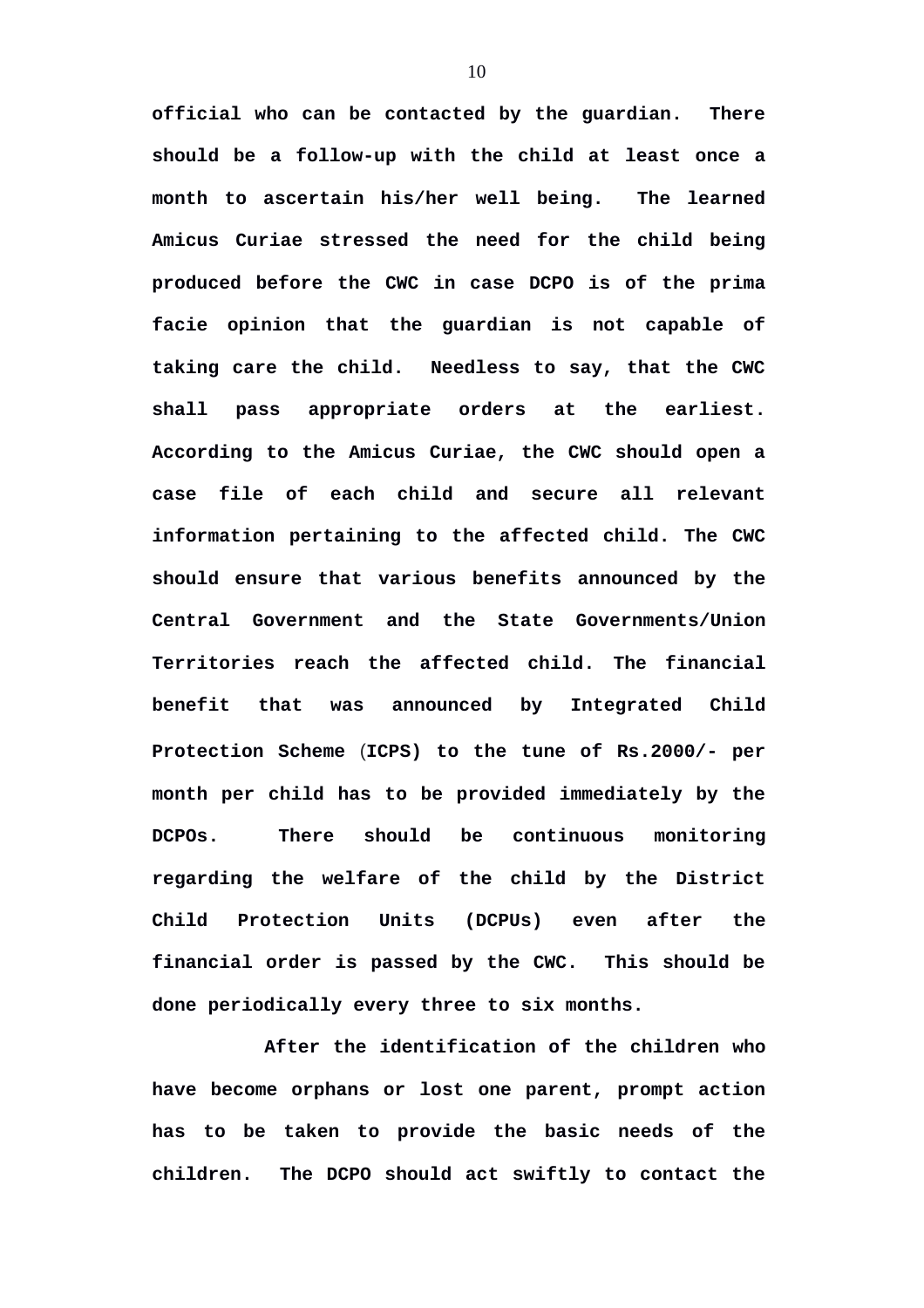**child on receipt of information about the loss of the parent/parents of the child. The DCPUs shall ensure that adequate provision is made for the ration, food, medicines, clothing etc. to the child. The State Governments have announced certain financial benefits to the affected children which have to be provided to them immediately. The DCPO should produce the child before CWC if he is not prima facie satisfied that the guardian is capable of taking care of the child. CWC is directed to take steps in accordance with the Juvenile Justice (Care and Protection of Children) Act, 2015 (JJ Act, 2015) and the Rules framed thereunder to conduct an inquiry. During the pendency of the inquiry, the CWC is directed to ensure that the basic needs of the child are taken care of.**

## **EDUCATION OF THE CHILD:**

**The concern of the learned Amicus Curiae is that the affected children should not face a situation of discontinuance of their education. If the affected children are studying in Government schools they should be permitted to continue. In so far as the children who are studying in private schools, the State Governments/Union Territories should take steps and direct the continuance of the children in those schools at least for period of six months by which time some arrangement can be worked out. We accept**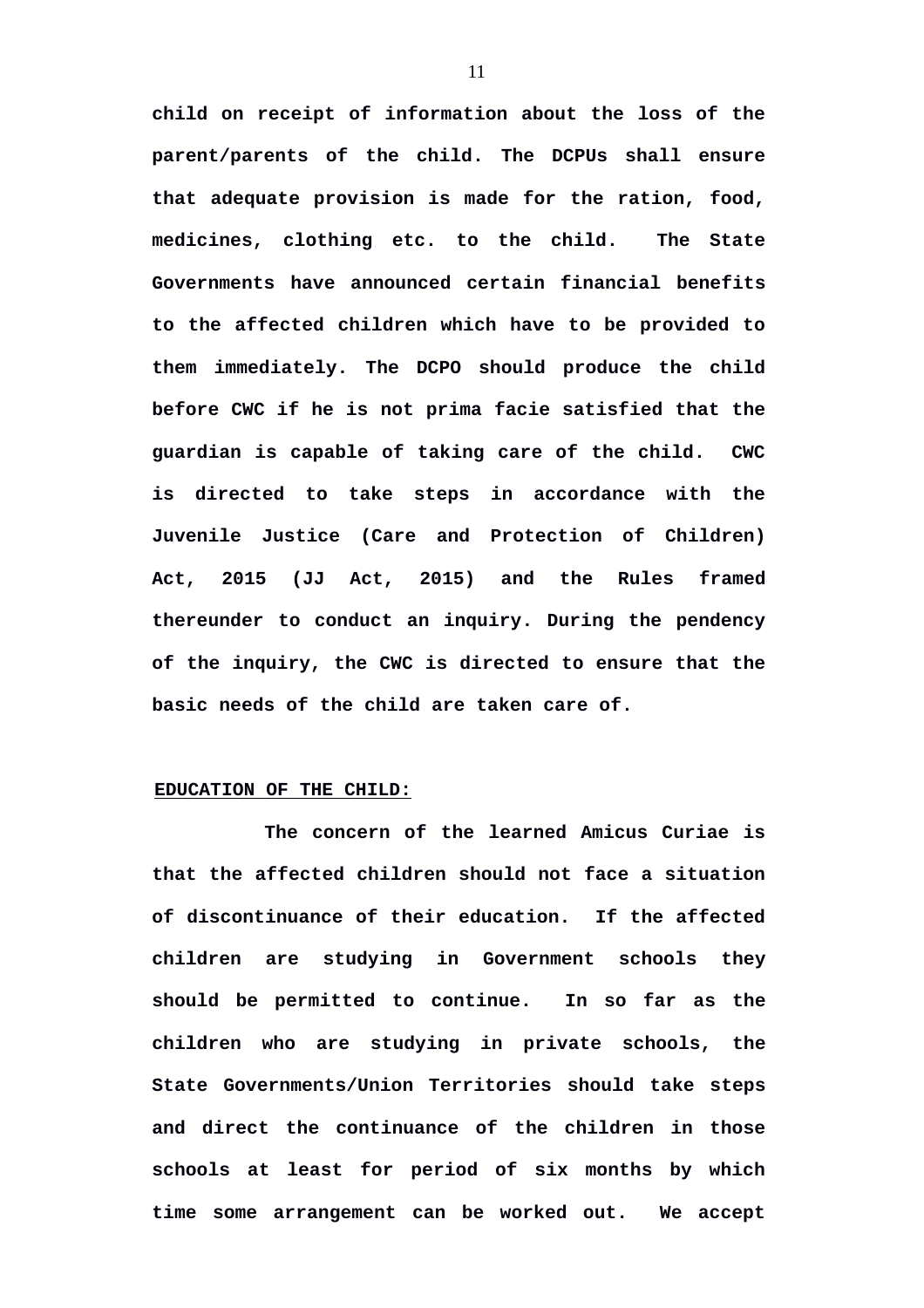**the suggestion made by the learned Amicus Curiae relating to the education of the affected children. The State Government/Union Territories should ensure that there is no break in the education of children who have become orphans or lost either one parent during the Pandemic.** 

**The other issues that have been raised by the learned Amicus Curiae relating to the protection of property rights of the children, further education of the children including employment opportunities, special care to be taken in respect of the girl child will be taken up on the next date of hearing.**

**Mr.K.M.Nataraj, learned Additional Solicitor General appearing for the NCPCR submitted that the identification of affected children is a dynamic activity. The State Governments and the Union Territories should be asked to update the figures on the web portal of NCPCR promptly. He expressed his anguish about certain NGOs collecting funds in the names of the affected children. It has come to the notice of the NCPCR that the identity of the affected children is being disclosed in public announcements by certain unscrupulous agencies and individuals who are inviting interested persons to adopt the affected children. He submitted that it has been brought to the notice of the NCPCR that illegal adoptions contrary to the provisions of the Juvenile Justices**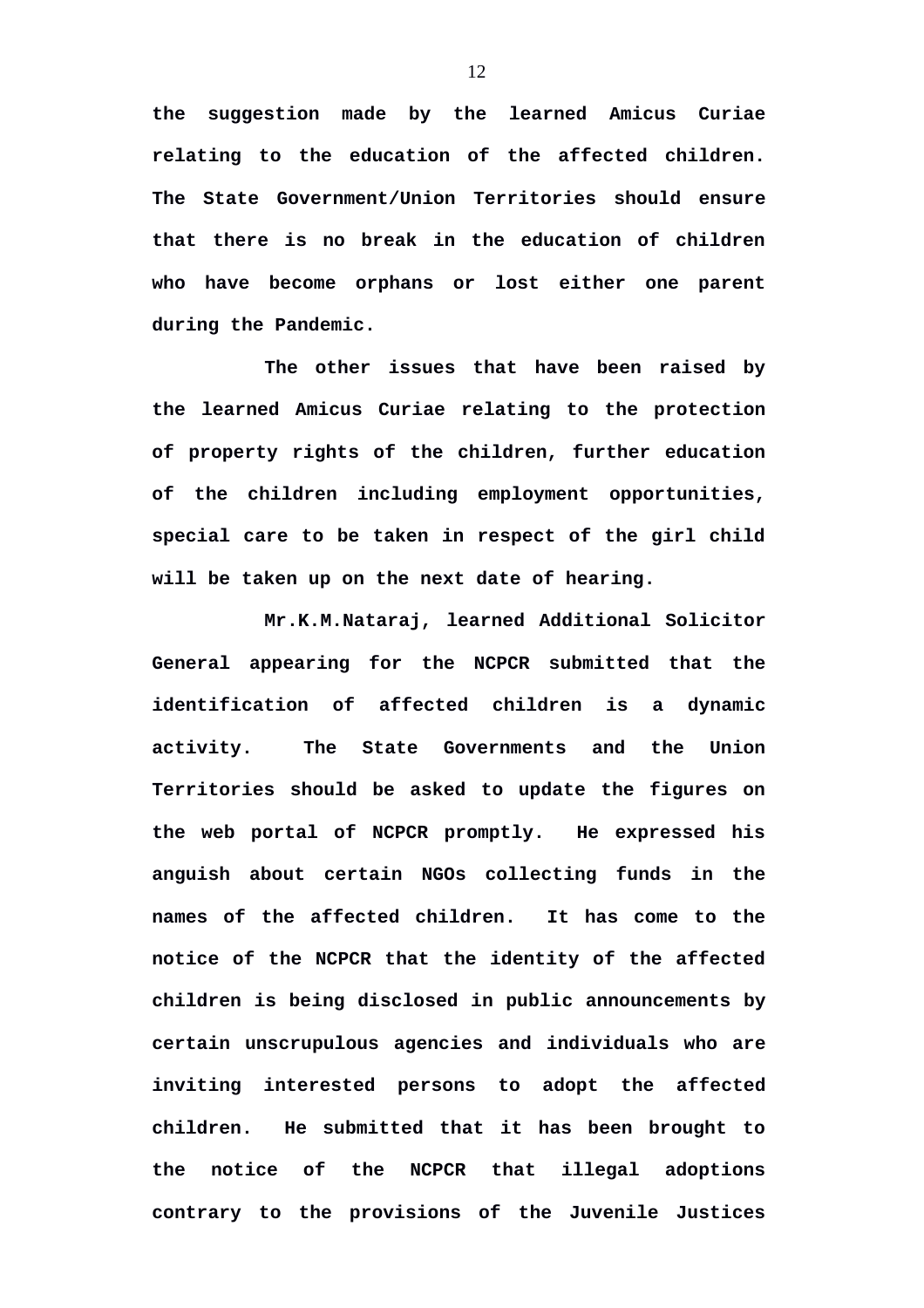**Act, 2015 ('JJ Act, 2015') are also resorted to, which should be prevented. He suggested that the District Legal Service Authorities should be associated with the Government officials to ameliorate the condition of the affected children.** 

**Ms. Shobha Gupta, learned counsel appearing in IA Nos.66075 and 66077 of 2021 filed on behalf of the 'We the Women of India' stated that there are several advertisements in the public domain inviting people to adopt orphans. Such posts have been found on social media as well. She submitted that most of them are fake and in any event no adoption is permissible without involvement of Central Adoption Resource Authority (CARA). She stressed the need for immediate action to be taken by the State Governments and Union Territories to stop the circulation of such posts in the social media and stringent action should be taken against those who are responsible for such posts. Relying upon Section 108 of the JJ Act, 2015, Ms. Shobha Gupta submitted that wide publicity should be given to the schemes in operation which would favour the affected children. Unless the beneficiaries are aware of the schemes floated by the Union of India and the State Governments/Union Territories, they would not be in a position to approach the authorities. She supported the learned Amicus Curiae that the affected children should be permitted to**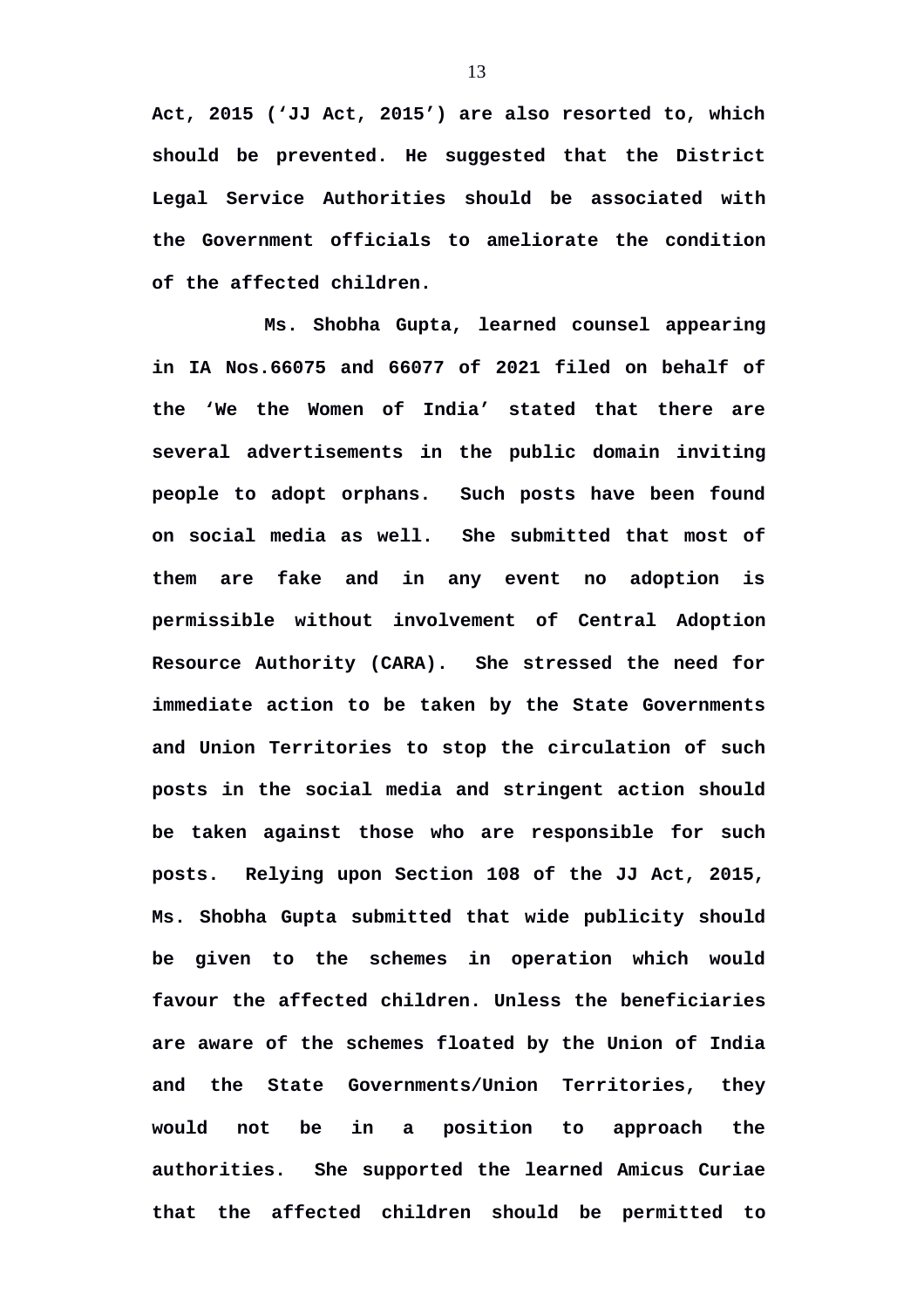**continue their education in the same schools in which they were studying prior to the death of the parent/parents.** 

**We share the concern of the learned Additional Solicitor General and Ms. Shobha Gupta about the illegal adoption of affected children. The State Governments/Union Territories are directed to prevent any NGO from collecting funds in the names of the affected children by disclosing their identity and inviting interested persons to adopt them. No adoption of affected children should be permitted contrary to the provisions of the JJ Act, 2015. Invitation to persons for adoption of orphans is contrary to law as no adoption of a child can be permitted without the involvement of CARA. Stringent action shall be taken by the State Governments/Union Territories against agencies/individuals who are responsible for indulging in this illegal activity.**

**Section 108 of the JJ Act, 2015 provides that the Central Government and the State Governments/Union Territories should take measures to ensure that the provisions of the JJ Act, 2015 are given wide publicity through media including Television, Radio and print media at regular intervals so as to make the general public, children and their parents or guardians aware of such provisions. It is true that the majority of the populace are not aware**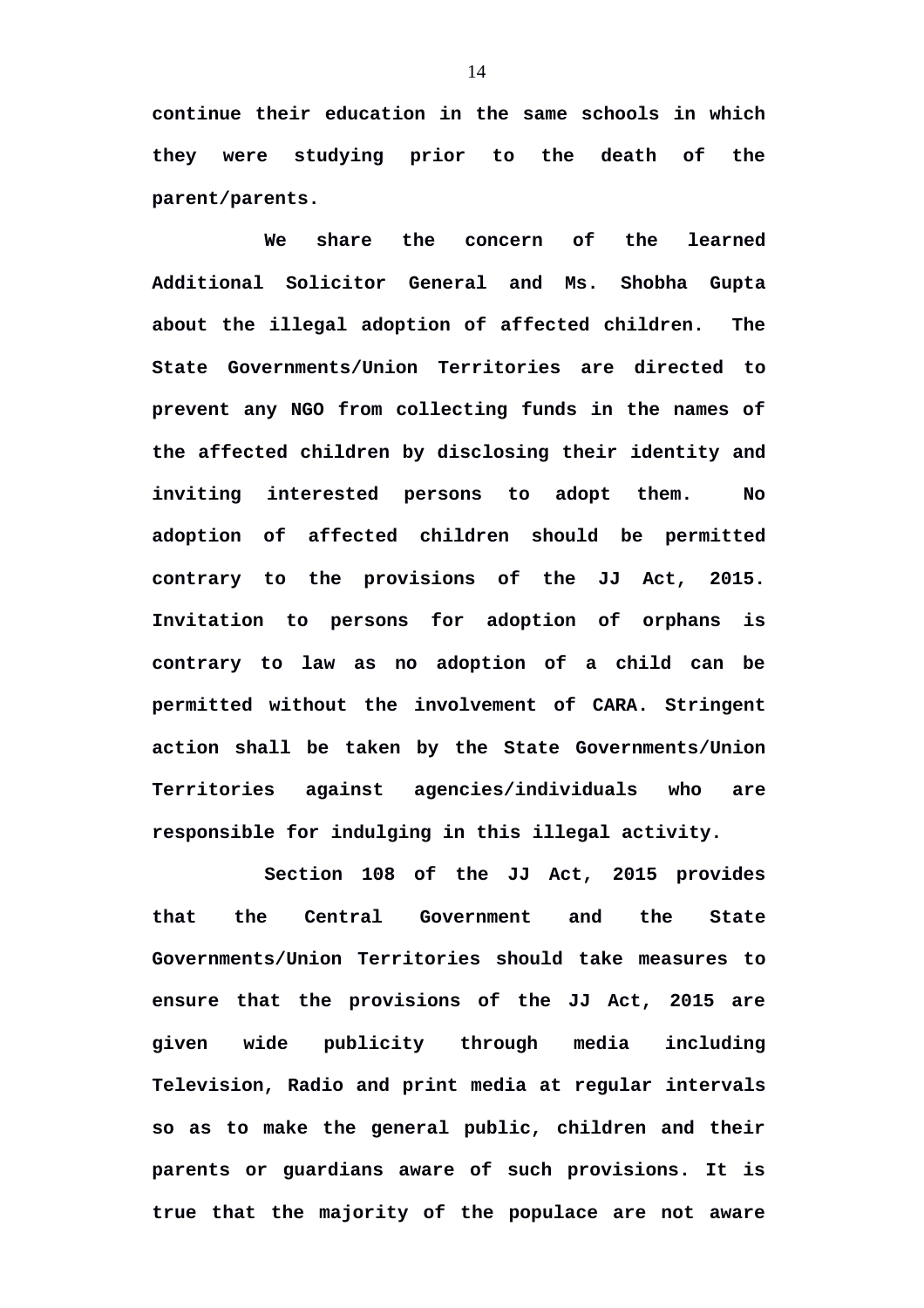**of their rights and entitlement to several benefits that are announced by the Governments. The State Governments/Union Territories are directed to give wide publicity not only to the provisions of the JJ Act, 2015 but also to the several schemes that have been announced by the Central Government and the State Governments/Union Territories benefiting the children who have become orphans and children in need of care and protection.** 

**For the present, this Court is concerned with the implementation of the schemes that are in place to meet the essential needs of the affected children forthwith. There is a need for continuous monitoring of the implementation of the schemes in favour of the affected children. Special Juvenile Police Unit in each district and city shall be constituted as provided in Section 107 of the JJ Act, 2015. That apart, DCPO should take the assistance of the the District Legal Service Authorities for coordinating the implementation of the schemes in favour of the affected children. If DCPO finds it difficult to monitor the welfare of the affected children, he should involve the government servants at the grass root level in the task of attending to the desolate children.** 

**In view of the aforementioned, following directions are issued:**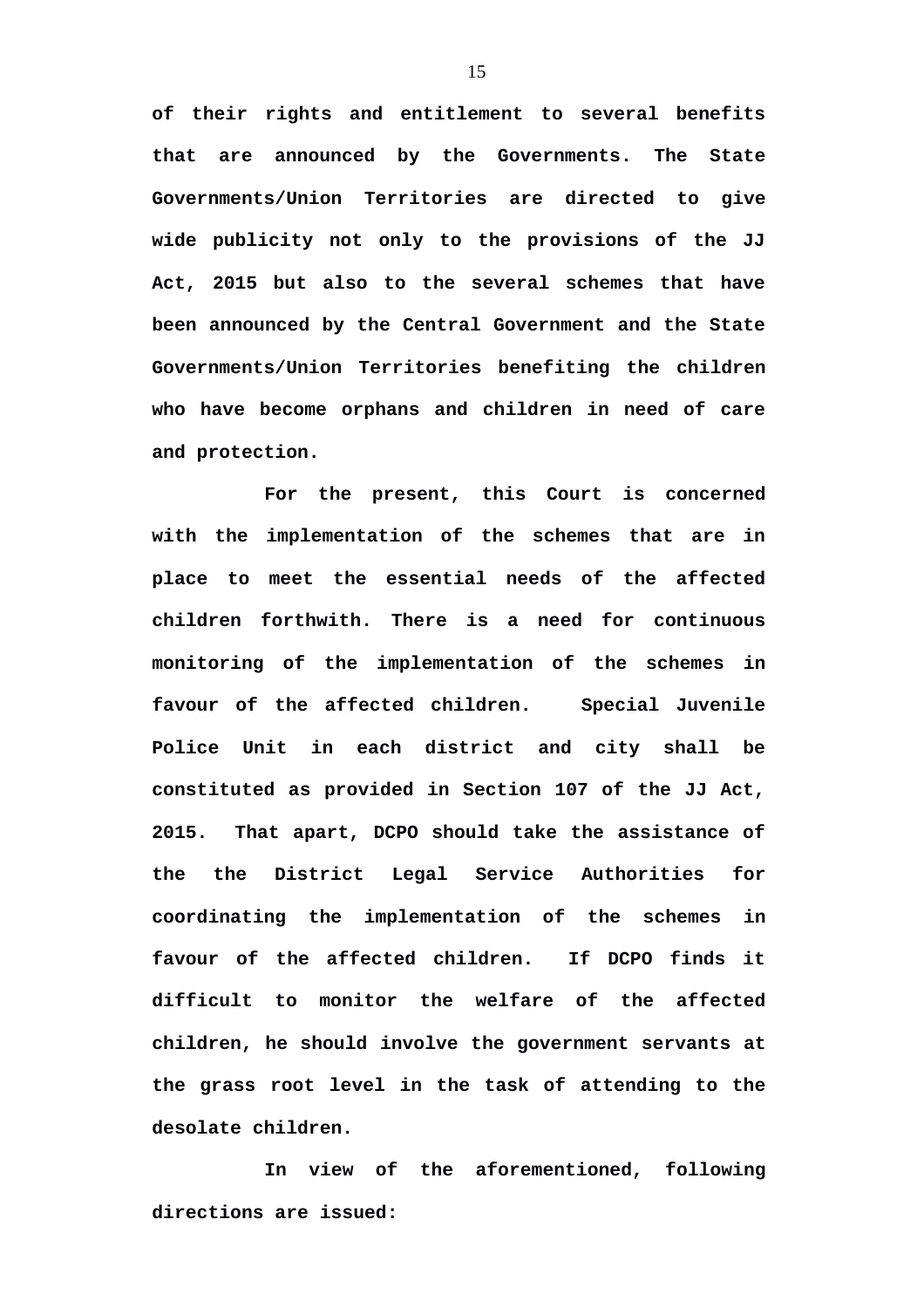- (1) **The State Governments/Union Territories are directed to continue identifying the children who have become orphans or lost a parent after March, 2020 either due to Covid-19 or otherwise and provide the data on the website of the NCPCR without any delay. The identification of the affected children can be done through Childline (1098), health officials, Panchayati Raj Institutions, police authorities, NGOs etc.**
- (2) **The DCPU is directed to contact the affected child and his guardian immediately on receipt of information about the death of the parent/parents. Assessment shall be made about the suitability and willingness of the guardian to take care of the child. The DCPU should ensure that adequate provisions are made for ration, food, medicine, clothing etc. for the affected child. Financial assistance to which the disconsolate child is entitled to under the prevailing schemes by the Central Government and the State Governments/Union Territories should be provided without any delay.**
- (3) **The DCPO should furnish his phone number and the name and phone number of the local official who can be contacted by the guardian and the child. There should be a regular follow up by the concerned authorities with the child at least once**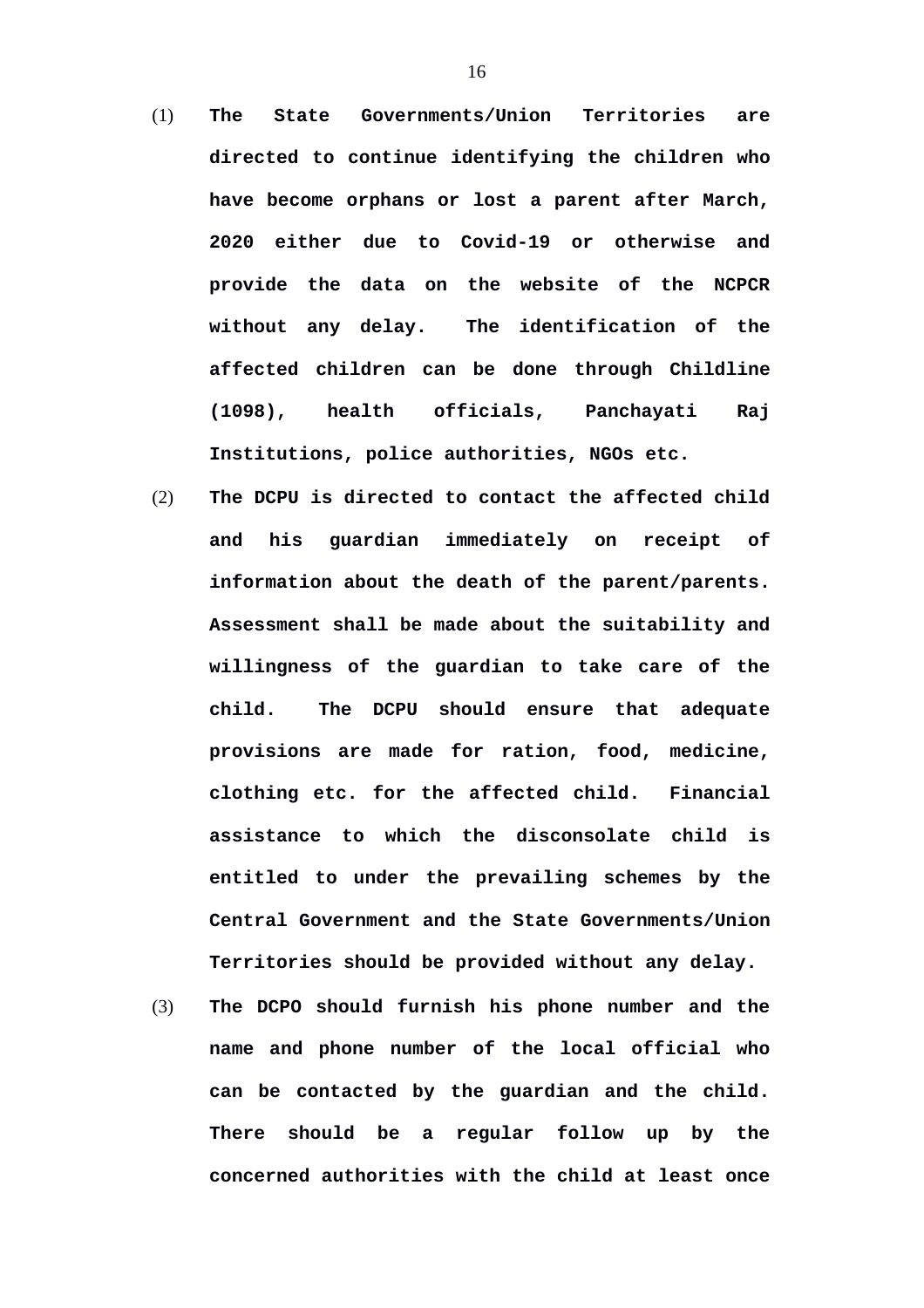**in a month.**

- (4) **If the DCPO is of the prima facie opinion that the guardian is not suitable to take care of the child, he should produce the child before the CWC immediately.**
- (5) **CWC should provide for the essential needs of the child during the pendency of the inquiry without fail. The inquiry should be completed expeditiously. CWC shall ensure that all financial benefits to which the child is entitled are provided without any delay.**
- (6) **The State Governments/Union Territories are directed to make provisions for continuance of education of the children both in Government as well as in private schools.**
- (7) **The State Governments/Union Territories are directed to take action against those NGOs/individuals who are indulging in illegal adoptions.**
- (8) **Wide publicity should be given to the provisions of the JJ Act, 2015 and the prevailing schemes of the Union of India and the State Governments/Union Territories which would benefit the affected children.**
- (9) **DPCO shall take the assistance of government servants at the Gram Panchayat level to monitor**